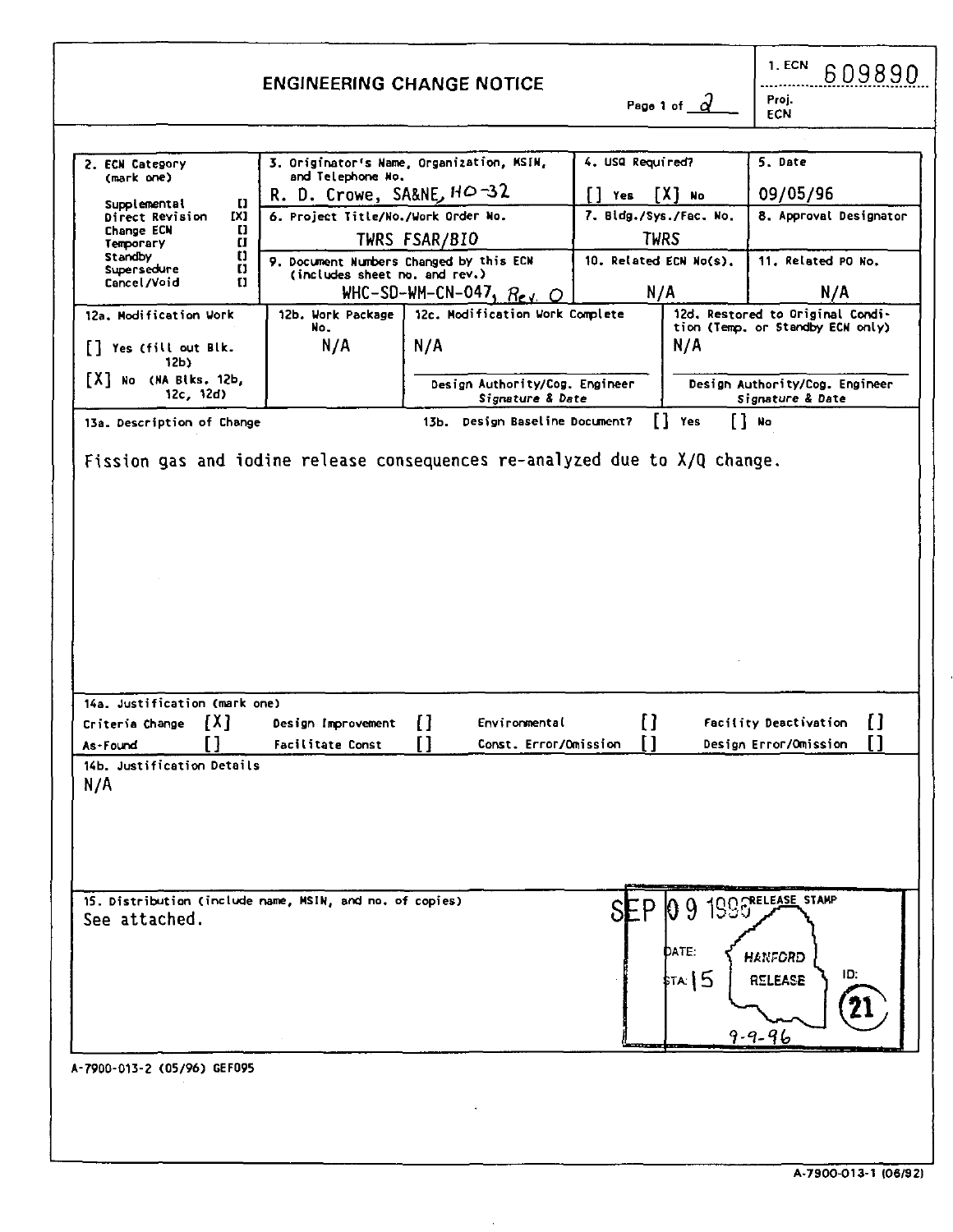|                                      | <b>ENGINEERING CHANGE NOTICE</b> |             |                                                                                                                                                                                                                                                           |                     | Page 2 of $2$                                                       | 1. ECN (use no. from pg. 1)<br>609890 |      |  |
|--------------------------------------|----------------------------------|-------------|-----------------------------------------------------------------------------------------------------------------------------------------------------------------------------------------------------------------------------------------------------------|---------------------|---------------------------------------------------------------------|---------------------------------------|------|--|
| 16. Design                           | 17. Cost Impact                  |             |                                                                                                                                                                                                                                                           |                     |                                                                     | 18. Schedule Impact (days)            |      |  |
| Verification<br>Required             |                                  | ENGINEERING |                                                                                                                                                                                                                                                           | <b>CONSTRUCTION</b> |                                                                     |                                       |      |  |
| [] Yes                               | Additional                       | ſ1<br>s     | Additional                                                                                                                                                                                                                                                | H                   | \$                                                                  | Improvement                           | I l  |  |
| EX 1<br><b>No</b>                    | Savines                          | S           | Savings                                                                                                                                                                                                                                                   |                     | s                                                                   | Delay                                 |      |  |
| SDD/DD                               | Н                                |             | Change Impact Review: Indicate the related documents (other than the engineering documents identified on Side 1)<br>that will be affected by the change described in Block 13. Enter the affected document number in Block 20.<br>Seismic/Stress Analysis |                     | l I                                                                 | <b>Tank Calibration Manual</b>        | П    |  |
| <b>Functional Design Criteria</b>    | ſ1                               |             | <b>Stress/Design Report</b>                                                                                                                                                                                                                               |                     |                                                                     | <b>Health Physics Procedure</b>       | П    |  |
| <b>Operating Specification</b>       |                                  |             | Interface Control Drawing                                                                                                                                                                                                                                 |                     |                                                                     | Spares Multiple Unit Listing          |      |  |
| <b>Criticality Specification</b>     |                                  |             | <b>Calibration Procedure</b>                                                                                                                                                                                                                              |                     |                                                                     | <b>Test Procedures/Specification</b>  | П    |  |
| Conceptual Design Report             |                                  |             | Installation Procedure                                                                                                                                                                                                                                    |                     |                                                                     | Component index                       |      |  |
| Equipment Spec.                      |                                  |             | Maintenance Procedure                                                                                                                                                                                                                                     |                     |                                                                     | <b>ASME Coded item</b>                |      |  |
| Const. Spec.                         |                                  |             | <b>Engineering Procedure</b>                                                                                                                                                                                                                              |                     |                                                                     | Human Factor Consideration            |      |  |
|                                      |                                  |             |                                                                                                                                                                                                                                                           |                     |                                                                     |                                       |      |  |
| Procurement Spec.                    |                                  |             | Operating Instruction                                                                                                                                                                                                                                     |                     |                                                                     | <b>Computer Software</b>              |      |  |
| Vendor Information                   |                                  |             | <b>Operating Procedure</b>                                                                                                                                                                                                                                |                     |                                                                     | Electric Circuit Schedule             |      |  |
| <b>OM Manual</b>                     |                                  |             | <b>Operational Safety Requirement</b>                                                                                                                                                                                                                     |                     |                                                                     | <b>ICRS Procedure</b>                 |      |  |
| <b>FSAR/SAR</b>                      |                                  |             | <b>IEFO Drawing</b>                                                                                                                                                                                                                                       |                     |                                                                     | Process Control Manual/Plan           |      |  |
| <b>Safety Equipment List</b>         |                                  |             | Cell Arrangement Drawing                                                                                                                                                                                                                                  |                     |                                                                     | Process Flow Chart                    |      |  |
| <b>Rediation Work Permit</b>         |                                  |             | <b>Essential Material Specification</b>                                                                                                                                                                                                                   |                     |                                                                     | <b>Purchase Requisition</b>           | [ 1  |  |
| Environmental Impact Statement       |                                  |             | Fac. Proc. Samp. Schedule                                                                                                                                                                                                                                 |                     |                                                                     | <b>Tickler File</b>                   |      |  |
| <b>Environmental Report</b>          | П                                |             | Inspection Plan                                                                                                                                                                                                                                           |                     |                                                                     |                                       | [ ]  |  |
| <b>Environmental Permit</b>          |                                  |             | <b>Inventory Adjustment Request</b>                                                                                                                                                                                                                       |                     |                                                                     |                                       | ſΙ   |  |
|                                      | Document Number/Revision         |             | Document Number/Revision                                                                                                                                                                                                                                  |                     |                                                                     | Document Number Revision              |      |  |
| 21. Approvals                        |                                  |             |                                                                                                                                                                                                                                                           |                     |                                                                     |                                       |      |  |
|                                      | Signature                        |             | Date                                                                                                                                                                                                                                                      |                     | Signature                                                           |                                       | Date |  |
| Design Authority                     |                                  |             |                                                                                                                                                                                                                                                           | Design Agent        |                                                                     |                                       |      |  |
| Cog. Eng. R.D. Crowe                 |                                  |             |                                                                                                                                                                                                                                                           | PE                  |                                                                     |                                       |      |  |
| Cog. Mgr.<br>D.S. Leach              |                                  |             |                                                                                                                                                                                                                                                           | QA                  |                                                                     |                                       |      |  |
| QA                                   |                                  |             |                                                                                                                                                                                                                                                           | Safety              |                                                                     |                                       |      |  |
| Safety                               |                                  |             |                                                                                                                                                                                                                                                           | Design              |                                                                     |                                       |      |  |
| Environ.                             |                                  |             |                                                                                                                                                                                                                                                           | Environ.            |                                                                     |                                       |      |  |
| Other -                              |                                  |             |                                                                                                                                                                                                                                                           | Other               |                                                                     |                                       |      |  |
| Peer Review J.C. Van Keuren JC Un Ke |                                  |             | 9/6196                                                                                                                                                                                                                                                    |                     |                                                                     |                                       |      |  |
|                                      |                                  |             |                                                                                                                                                                                                                                                           |                     |                                                                     |                                       |      |  |
|                                      |                                  |             |                                                                                                                                                                                                                                                           |                     | DEPARTMENT OF ENERGY                                                |                                       |      |  |
|                                      |                                  |             |                                                                                                                                                                                                                                                           |                     |                                                                     |                                       |      |  |
|                                      |                                  |             |                                                                                                                                                                                                                                                           |                     | Signature or a Control Number that<br>tracks the Approval Signature |                                       |      |  |
|                                      |                                  |             |                                                                                                                                                                                                                                                           | <b>ADDITIONAL</b>   |                                                                     |                                       |      |  |
|                                      |                                  |             |                                                                                                                                                                                                                                                           |                     |                                                                     |                                       |      |  |
|                                      |                                  |             |                                                                                                                                                                                                                                                           |                     |                                                                     |                                       |      |  |

 $\ddot{\phantom{a}}$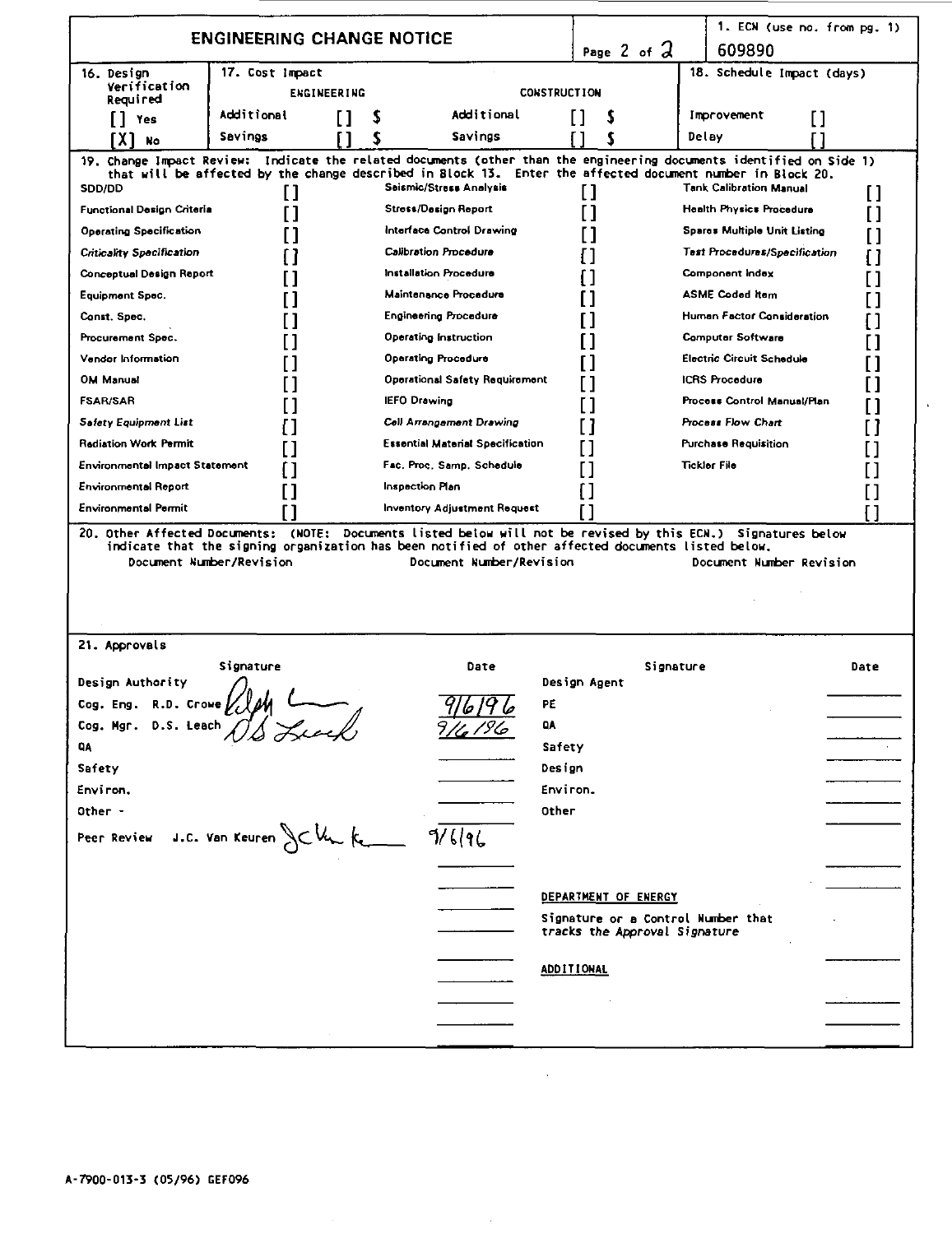# **CALCULATION NOTES THAT SUPPORT ACCIDENT SCENARIO AND CONSEQUENCE DETERMINATION OF A WASTE TANK CRITICALITY**

**Ralph D. Crowe Robert H. Mar**us**ich** Westinghouse Hanford Company, Richland, WA 99352 U.S. Department of Energy Contract DE-AC06-87RL10930

| EDT/ECN: 609890 |                     | UC: 510            |  |
|-----------------|---------------------|--------------------|--|
| Org Code: 8M720 |                     | Charge Code: N1FW1 |  |
|                 | B&R Code: EW3120071 | Total Pages: 12    |  |

Key Words: Criticality, FSAR, and Safety Analysis

Abstract: The purpose of this calculation note is to provide the basis for criticality consequences for the Tank Farm Safety Analysis Report (FSAR). Criticality scenario is developed and details and description of the analysis methods are provided.

**TRADEMARK DISCLAIMER. Reference herein to any specific commercial product, process, or service by trade name, trademark, manufacturer, or otherwise, does not necessarily constitute or imply its endorsement, recommendation, or favoring by the United States Government or any agency thereof or its contractors or subcontractors.**

**Printed in the United States of America. To obtain copies of this document, contact: WHC/BCS Document Control Services, P.O. Box 1970, Mailstop H6-08, Richland UA 99352, Phone (509) 372-2420; Fax (509) 376-4989.**

- Noland **Release Approval**



**Approved for Public Release**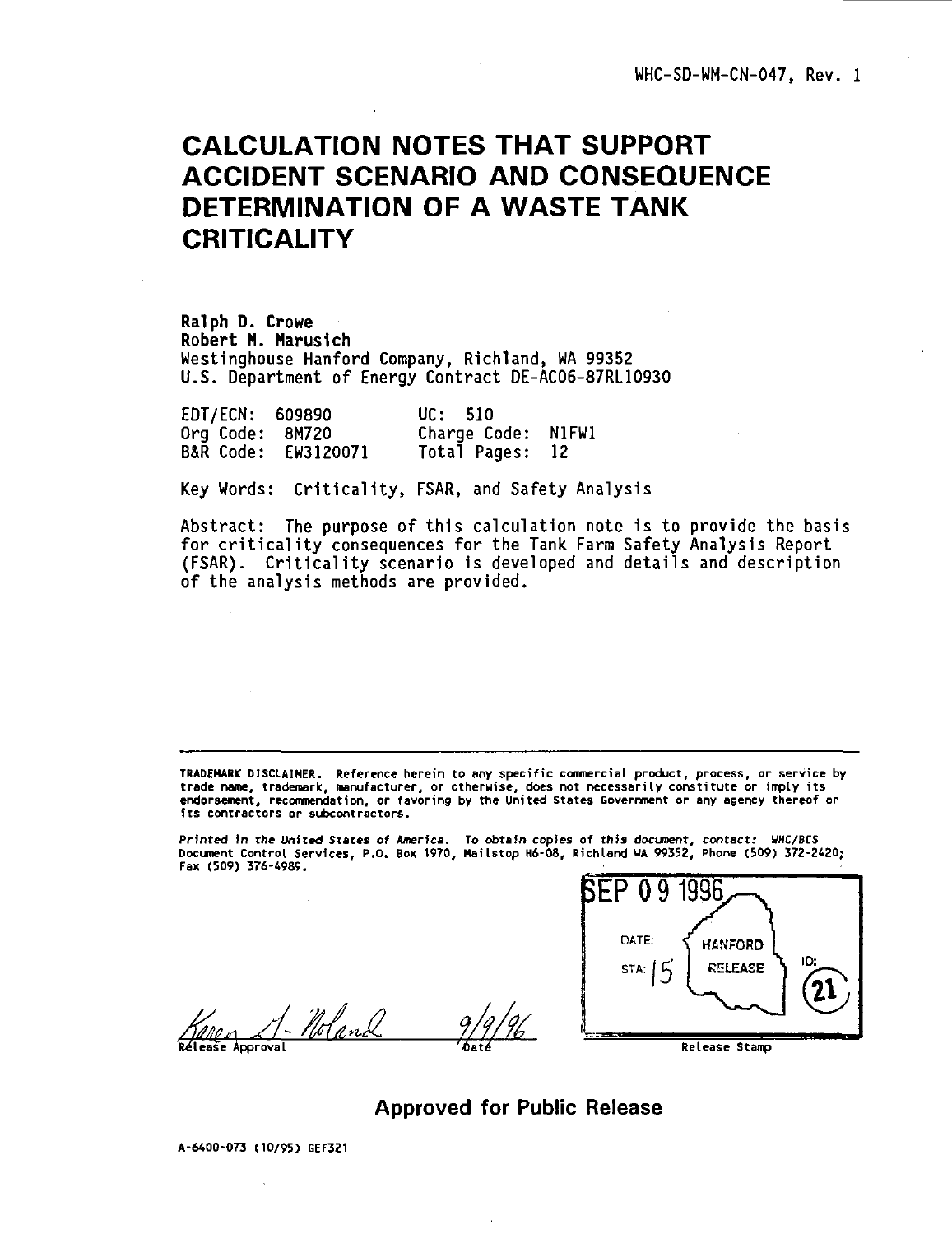## **RECORD OF REVISION**

**(1) Document Number**

**WHC-SD-WM-CN-047 Page**

**(2) Title**

**Calculation Note that Supports Accident Scenario and Consequence Determination of a Waste Tank Criticality**

| CHANGE CONTROL RECORD |                                                            |                        |                       |  |
|-----------------------|------------------------------------------------------------|------------------------|-----------------------|--|
| (3) Revision          | (4) Description of Change - Replace, Add, and Delete Pages | Authorized for Release |                       |  |
|                       |                                                            | (5) Cog. Engr.         | (6) Cog. Mgr.<br>Date |  |
| 0                     | (7) Original issue (EDT 616569)                            | R.D. Crowe             | D.S. Leach            |  |
| $1$ RS                | Replace (ECN 609890)                                       | R.D. Crowe             | D.S. Leach            |  |
|                       |                                                            |                        |                       |  |
|                       |                                                            |                        |                       |  |
|                       |                                                            |                        |                       |  |
|                       |                                                            |                        |                       |  |
|                       |                                                            |                        |                       |  |
|                       |                                                            |                        |                       |  |
|                       |                                                            |                        |                       |  |
|                       | $\sim$                                                     |                        |                       |  |
|                       |                                                            |                        |                       |  |
|                       |                                                            |                        |                       |  |
|                       |                                                            |                        |                       |  |
|                       |                                                            |                        |                       |  |
|                       |                                                            |                        |                       |  |
|                       |                                                            |                        |                       |  |
|                       |                                                            |                        |                       |  |
|                       |                                                            |                        |                       |  |
|                       |                                                            |                        |                       |  |
|                       |                                                            |                        | ¥,                    |  |
|                       |                                                            |                        |                       |  |
|                       |                                                            |                        |                       |  |
|                       |                                                            |                        |                       |  |
|                       |                                                            |                        |                       |  |
|                       |                                                            |                        |                       |  |
|                       |                                                            |                        |                       |  |
|                       |                                                            |                        | $\lambda$             |  |
|                       |                                                            |                        |                       |  |
|                       |                                                            |                        |                       |  |
|                       | $\cdot$                                                    |                        |                       |  |
|                       |                                                            |                        |                       |  |
|                       |                                                            |                        |                       |  |
|                       |                                                            |                        |                       |  |
|                       |                                                            |                        |                       |  |
|                       |                                                            |                        |                       |  |

 $\bar{1}$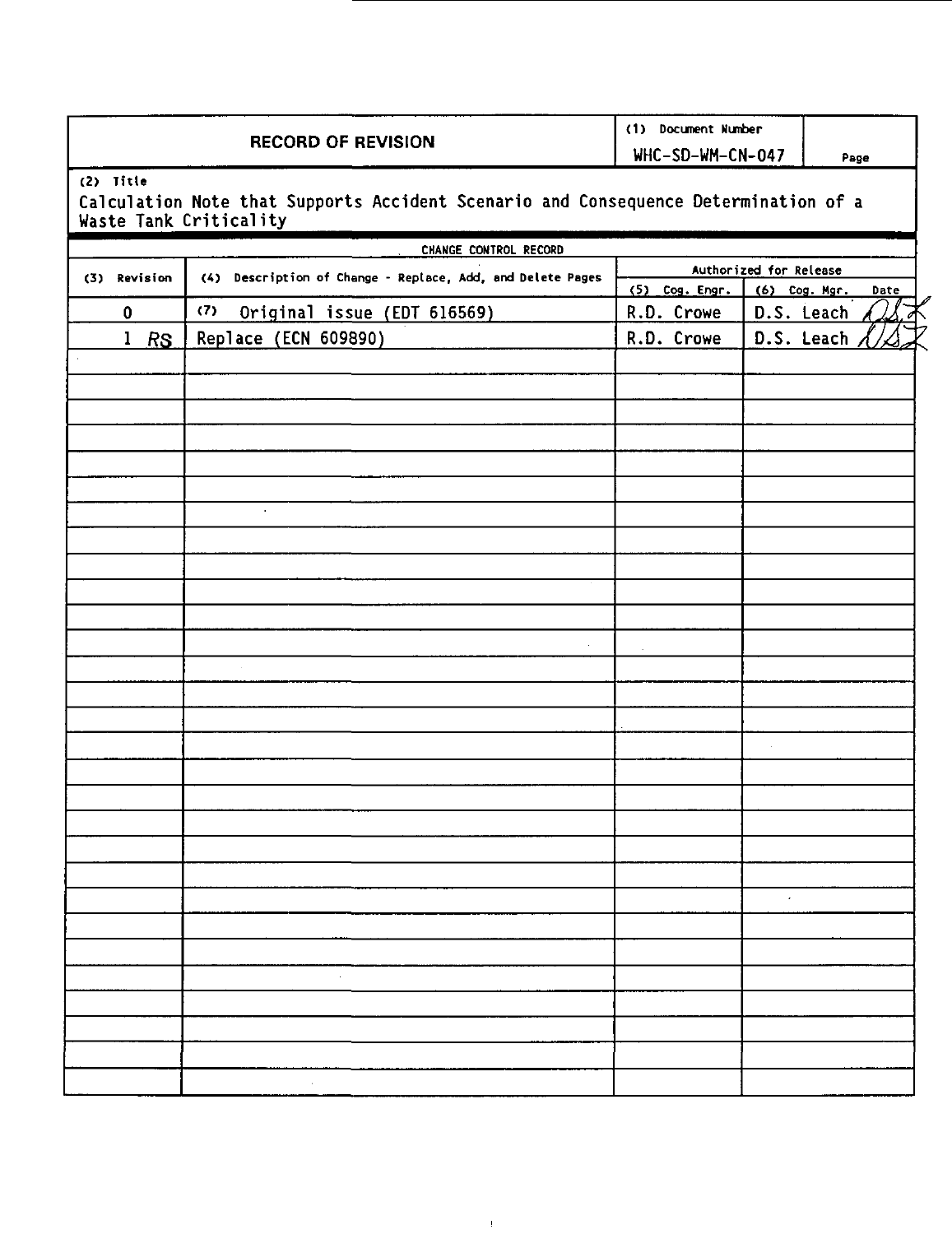# **Calculation Notes That Crowe** Ralph Crowe **Support Accident Scenario and Muclear Analysis and Characterization Consequence Determination For a Waste Tank Criticality**

Purpose - Although no credible scenario has been identified leading to a criticality in a waste tank, DCRT, catch tank, or 200 series tank or in a mistransfer from PFP, such a criticality is presumed and its consequences are calculated in this section.

**Assumption s** - The quantity of the transferred waste to be analyzed was chosen to be 500 liters of a 10 g Pu/L solution. This solution is transferred at 4.7 L/s (75 gal/min). The concentration and quantity is based on an estimate of the quantity of plutonium that could conceivably be transferred from PFP providing that multiple failures occurred. Transfers of a higher plutonium concentration would be overly conservative. Lower plutonium concentrations would require too large of a critical volume to occur. A concentration of 10 g Pu/L could constitute a critical sphere with reasonable diameter and size.

**Scenari o** - It is assumed, notwithstanding the inordinate number of failures required, that a solution containing thousands of grams of plutonium accumulates in PFP waste receiver tankD-8 through repeated and undetected sequential process upsets to a previously empty tank. If the tank is not originally empty or other waste is dumped into the tank between the process upsets, the waste would be diluted causing a decrease in the Pu concentration. The contents of D-8 are then transferred to D-5. Both these tanks have a diameter of over 3m and require over 18 kg of Pu to achieve an areal density of 2580 g Pu/m<sup>2</sup>, the minimum for a criticality. Since the waste transfer contains only 5 kg of Pu, there is no criticality in either D-8 or D-5 for this size transfer. The contents of tank D-5 are routed to a previously empty 244-TX DCRT. The transferred waste will not go critical in 244-TX since this tank has an even larger surface area than tank D-5. When the PFP waste is transferred to the DST, the waste is postulated to form a compact spherical shape in the existing waste. The radius of this sphere is assumed to increase until a critical volume is reached.

With the criticality, there is a fission burst followed by a rapid shutdown. The shutdown is effected as a consequence of fission energy release that results in thermal expansion, density reduction from the formation of very small bubbles, and fissile dilution through mixing from convective currents with expulsion of part of the critical mass. Early in the burst, the small bubbles are formed. As the burst continues, the amount of dissolved gas increases enough to support the formation and expansion of larger bubbles.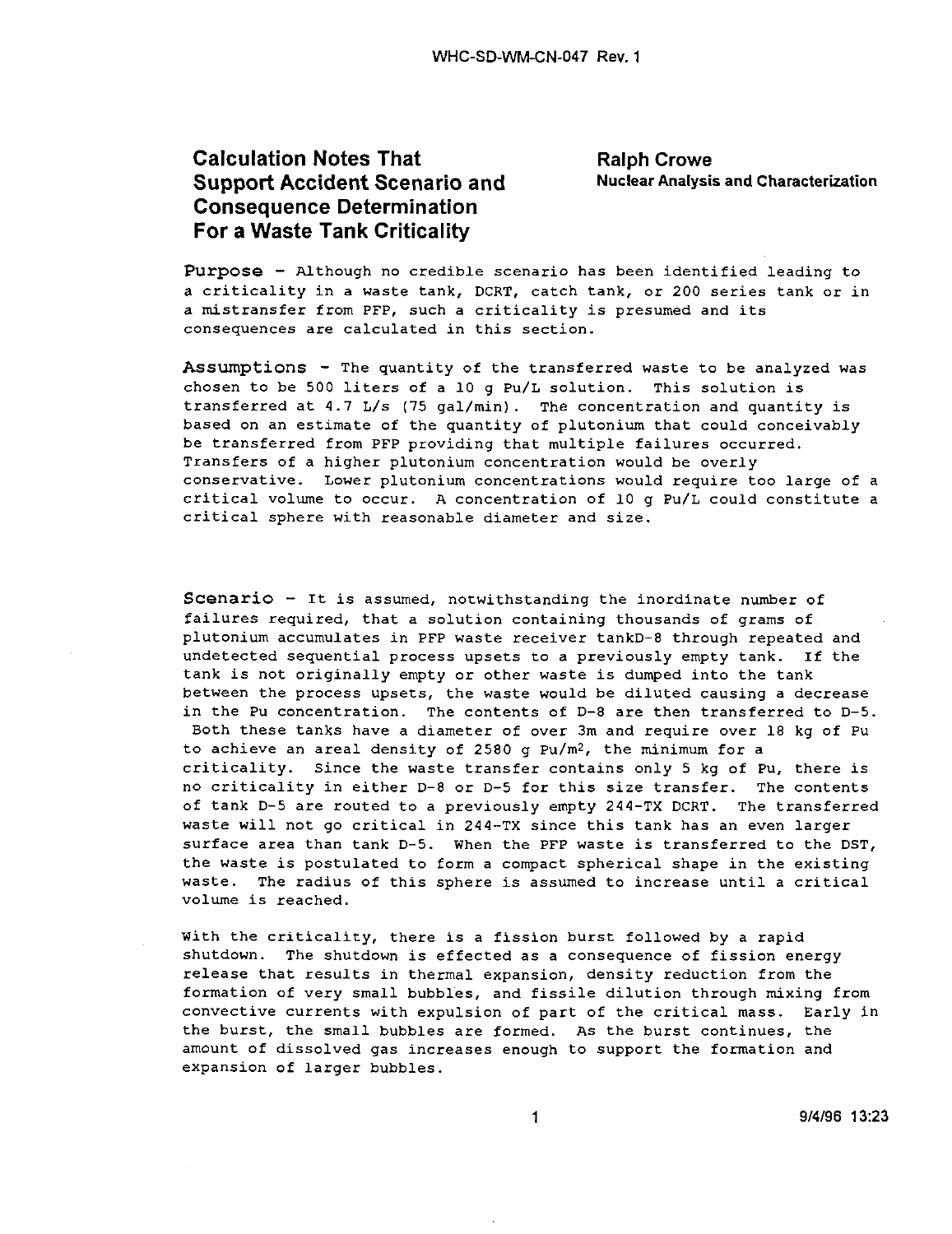As the burst is terminated, there is a sudden internal pressure relief resulting in rapid steam production and the release of the dissolved gases. The gases and steam, along with the fission gas and a fraction of the waste, are carried into the headspace of the tank. The increase in the pressure in the headspace is relieved by venting a fraction of the headspace through HEPA filters. The pressure of the steam will also cause the critical volume to expand and disperse. The tank is large compared with the critical volume and the expansion will result in dilution of the fissile bearing volume. The turbulent and chaotic conditions along with the dilution should perturb fissile bearing volume sufficiently that reassembly into a new critical mass is not reasonable. The DST criticality is therefore modeled as a single burst.

### Input Data

Accidental Transfer of 500 liter of 10 g/liter Pu solution transferred to DST at a rate of 75 gallons per min

Critical volume for 10 g/liter is 300 liters (Rogers 1996) volume := 300 liter

Critical radius  $r_{\text{crit}} = \left[\frac{3 \cdot (\text{volume})}{4 \cdot \pi}\right]$ 

At the fill rate of 4.7 L/sec, it takes 63 seconds to reach a critical volume.

Time to reach critical radius  $V(r) := \frac{4 \cdot \pi}{3} r^3$  <br>  $\frac{V(\text{·crit})}{75 \cdot \frac{\text{gal}}{75 \cdot 15}} = 63.401 \cdot \text{sec}$ rain

Since the critical volume for a 10 g Pu/liter solution has been calculated to be 300 L (Rogers 1996) with a radius of 41.5 cm, the transfer of 500 liters is potentially enough to reach a critical condition. At the fill rate of 4.7L/sec, it takes 63 seconds to reach this condition. The  $k_{eff}$ of the sphere during the fill is a function of the sphere radius and can be calculated.

#### **Nuclear Constants**

| Nuclear constants assumed for dilute Pu solution (Duderstadt 1971) |                               |                   |                                 |
|--------------------------------------------------------------------|-------------------------------|-------------------|---------------------------------|
| fermi age                                                          | $\tau = 26$ cm <sup>2</sup>   | diffusion lenath  | $L_m := \sqrt{1.73 \cdot cm^2}$ |
| beta effective                                                     | $\beta_{\text{eff}}$ := 0.002 | reflector savings | $\delta r = 5.7$ cm             |

The  $k_{\text{eff}}$  of the sphere during the fill as a function of the sphere radius can be calculated from the following equation.

> K effective calculated from k infinity and two-group buckling. K infinity chosen to give  $k = 1$  at critical radius.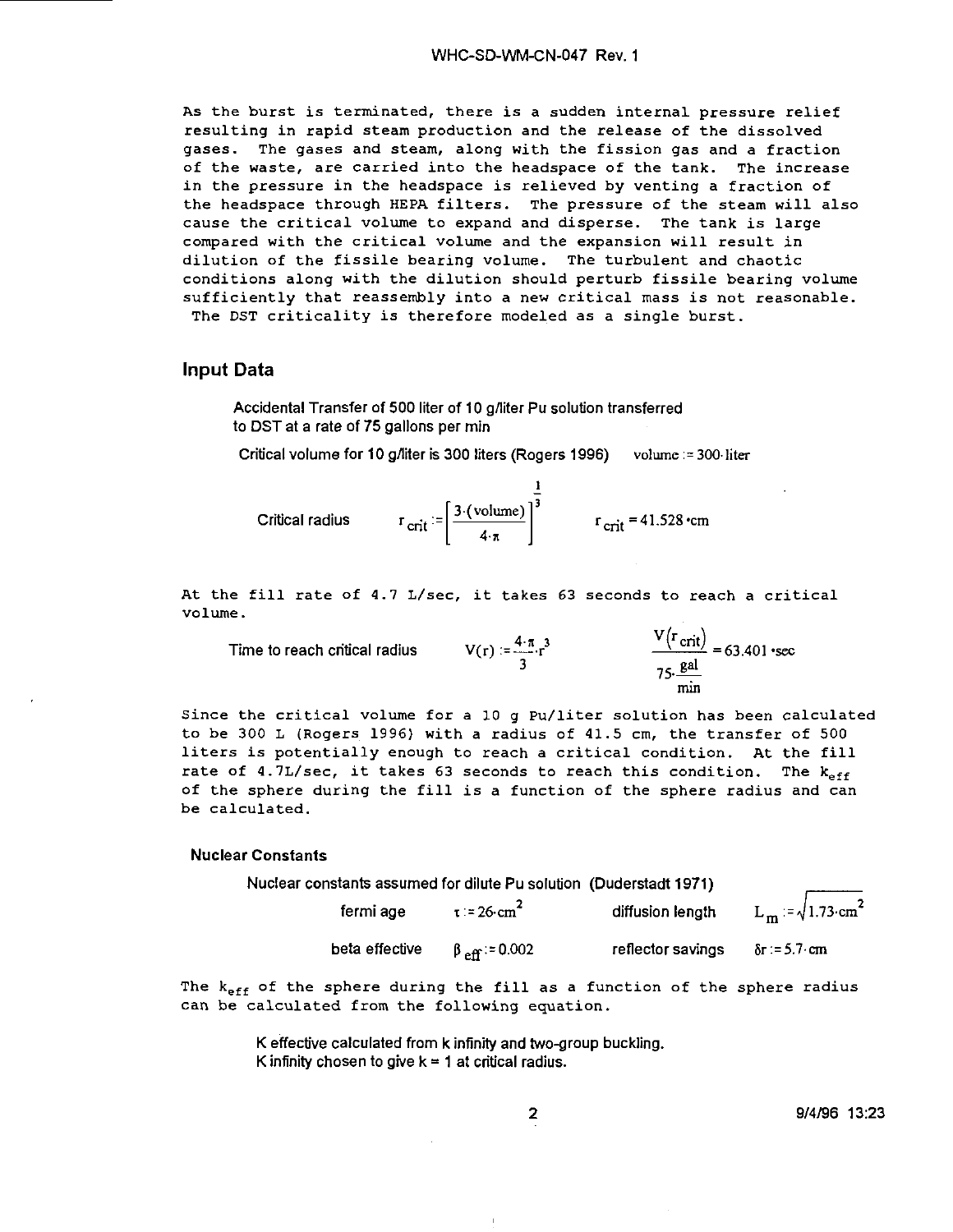exp

 $k_{\text{inf}} = 1.130$ 

 $k(r_{\text{crit}}) = 1$   $r_{\text{crit}} = 41.528$  cm

This equation can be used to find the reactivity insertion rate as the sphere goes critical. The reactivity insertion rate, typically expressed in S/sec, is a measure of the rate at which the number of fissions is increasing. In the limit of a small change, the reactivity insertion rate is the change in reactivity for a small increase in the sphere radius divided by the time required for the radius to increase. The rate at which the radius increases is a function of the fill rate. From the following equation, the reactivity insertion rates for the 10 g Pu/L sphere at critical radius of are 41.5 cm is 0.57 \$/sec.

 $r+\delta r_i$ 

k  $^{\sharp}$ e V ( r ff ( r crit k(r, crit + cr +  $0.01 \text{ cm}$  $it + 0.01$  $0.01 \text{ cm}$ /<br>cm  $\prime$ k ( ) ' V  $^{\sf r}$ crit $)$  $\rm ^\alpha$ (r $_{\rm cr}$ ( r crit .)  $\frac{1}{\gamma}$  = 0.567  $\cdot \frac{\text{dollar}}{\text{sec}}$ 

It is possible to predict the neutronic response to a reactivity driving function by using point kinetics, as long as appropriate feedback models are employed. For small systems (with tight spatial coupling), this method has produced results that replicate both experimentally measured power and pressure curves reasonably well as shown in the reference (Hetrick 1993} for both dilute plutonium and uranium solutions. These calculations are compared to critical solution excursions measured at Silene. Hetrick's point kinetics model for fissile solutions includes both the Doppler feedback (fissionable material temperature) effect and the feedback associated with the change in volume of the system. The change in volume includes thermal expansion of the fluid as well as radiolytical gas bubble formation.

For pure plutonium and very highly enriched uranium systems, it is expected that the Doppler coefficient is either nearly zero, or may in fact be positive. This is because neutron absorption resonances also include a dominant fission component, and the Doppler broadening of these resonances may increase neutron production faster than the increase in neutron loss (Hetrick 1971) . For fast transients, the radiolytic gas bubble generation rate may dominate the thermal expansion effect, and so this will be a significant feedback effect for solution criticalities. The gas generation rate is calculated by using the G value for the solution, which is the quantity of gas produced per amount of energy deposited by fission in the solution. There is a threshold effect, and so some amount of energy deposition is required before the solution becomes saturated and large bubbles begin to form.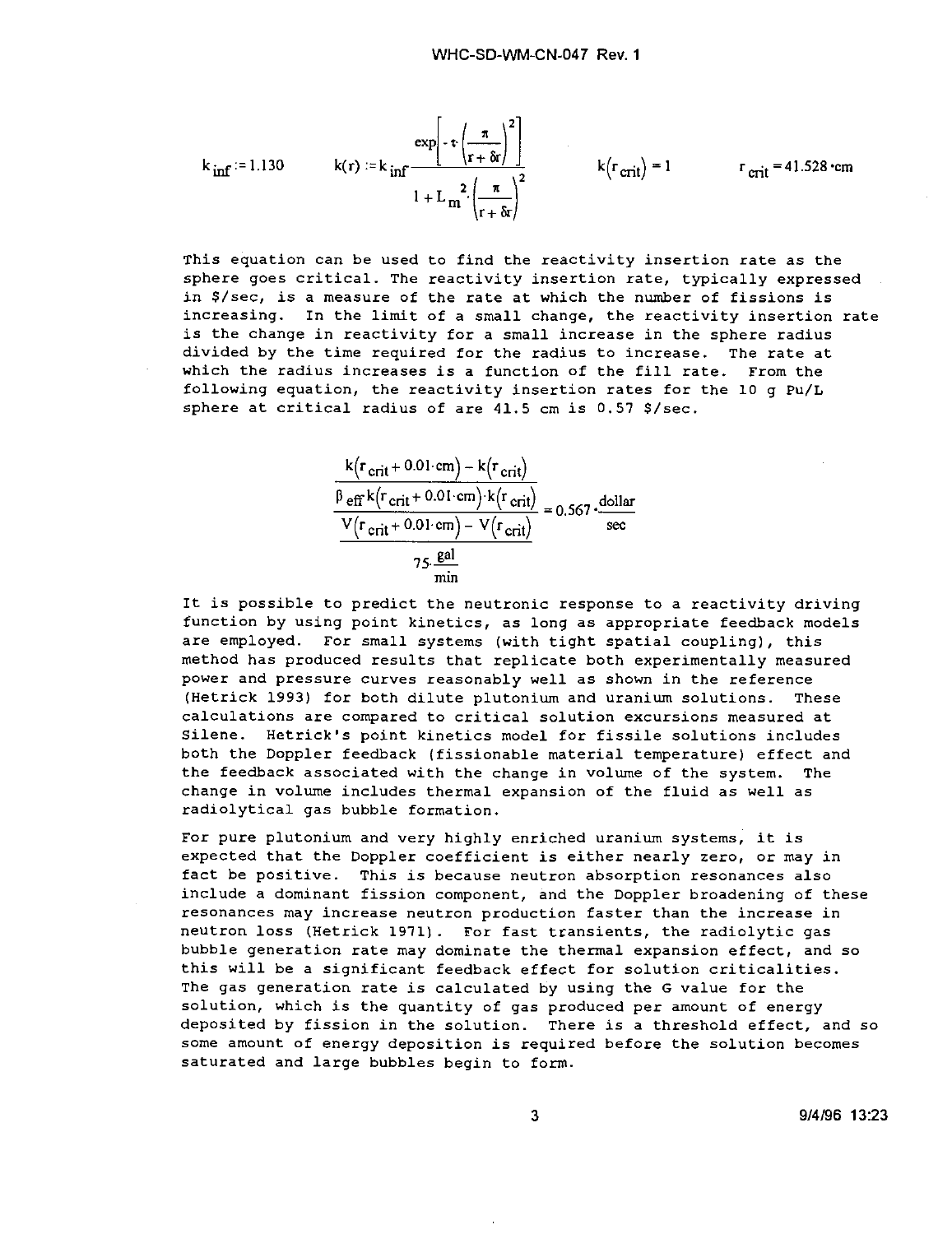One of the cases described in the reference (Hetrick 1993) can be used for estimating the postulated tank farm criticality energy release. The particular Hetrick case of interest involves a transient for a one-region plutonium solution in a cylindrical geometry with a radius of 40 cm. The fuel concentration is 10.5 g/liter. Hetrick calculated a neutron temperature coefficient of reactivity and a volume expansion coefficient from multi-group cross sections using transport theory. The power and reactivity for a step reactivity input of 4 \$ were reported. After some initial positive feedback from rising system temperature, the transient terminates rapidly with the formation of radiolytic gas. The maximum inertial pressure for the pulse is 0.58 MPa and the energy yield is 89 MJ.

The DST waste criticality has a similar volume and Pu concentration as the Hetrick's calculation. The hypothetical waste tank criticality, if it did occur, would occur in a fluid with a G value reasonably close to water. The temperature and volume expansion coefficients should be comparable with the Hetrick calculation. Since the DST criticality reactivity insertion rate is under 1 S/sec, compared to the 4\$ step increase in reactivity assumed in the Hetrick calculation, the energy yield and pressure for the DST criticality will be conservatively bounded by the calculated Hetrick transient.

Based on the similarity of the postulated DST criticality with the calculations performed by Hetrick, it is assumed that 89 MJ of energy (equivalent to 2.62 x 1018 fissions) is released in the DST criticality with inertial pressures of about 0.6 MPa. Most of the 89 MJ of fission energy goes into heating the liquid within the critical volume. The temperature of the fissile bearing volume is increased from the power burst until the saturation temperature is reached and steam is generated. About 75% of 89 MJ is needed to raise the liquid temperature from a DST liquid temperature of 48°C to boiling. This leaves 25% (or 22 MJ) available to create steam. A volume of  $16.7$  m<sup>3</sup> of steam is produced, raising the pressure in the headspace of a full DST by about 0.002 MPa  $(6.5$  inches of  $H<sub>2</sub>0$ ).



9/4/96 13:23

4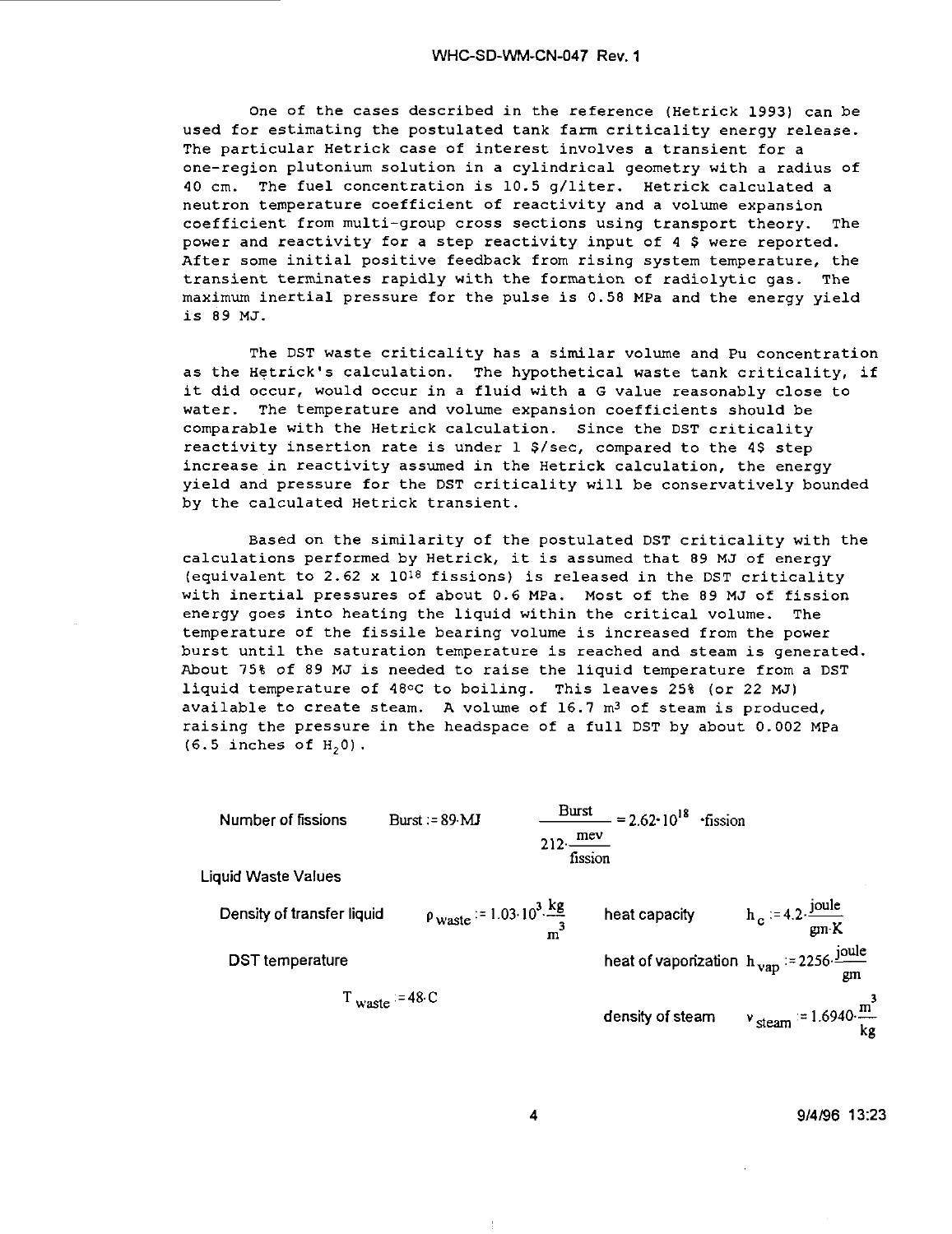It takes 66 MJ to heat 300 liters of water from 48 C (115 F) to boiling

$$
\text{heat}_{\text{sensible}} := (100 \cdot \text{C} - \text{T}_{\text{waste}}) \cdot \text{p}_{\text{waste}} \cdot \text{h}_{\text{c}} \cdot \text{V} (\text{r}_{\text{crit}})
$$

$$
\frac{\text{Burst} - \text{heat} \cdot \text{sensible}}{\text{Burst}} = 24.17 \cdot \%
$$

Burst-heat sensible  $=21.514 \cdot MJ$ 

Starting from a liquid waste temperature of 48 C, a little less than 25 % of the energy in the critical volume is available to create steam. This percentage is only an approximation since the temperatue distribution within the critical volume is not uniform. Recognizing this, the fraction of heat available to create steam is rounded up to 25% to demonstrate the approximate nature of this value.

 $\gamma = 25.%$ 

| $\gamma$ -Burst = 22.25 • MJ | Average temperature<br>of liquid when steam<br>is produced         | $\frac{(1-\gamma) \cdot \text{Burst}}{V(r_{\text{crit}}) \cdot \rho_{\text{waste}} h_c} + T_{\text{waste}} = 99.433 \cdot C$ |
|------------------------------|--------------------------------------------------------------------|------------------------------------------------------------------------------------------------------------------------------|
| Volume of steam<br>produced  | steam := $\frac{\gamma \text{ Burst}}{h_{vap}}$ , v steam          | steam<br>$\frac{v_{\text{steam}}}{V(r_{\text{crit}}) \cdot p_{\text{waste}}}$ = 3.192 ·%                                     |
|                              | steam = $16.707 \cdot m^3$                                         |                                                                                                                              |
| Headspace volume             | headspace $= 1050 \cdot m^3$                                       | $\frac{\text{steam}}{1050 \cdot \text{m}^3}$ atm = 1.612 · 10 <sup>-3</sup> · MPa                                            |
| Pressure in headspace        | $\frac{\text{steam}}{2}$ = 1.6 \cdot 10 <sup>-2</sup><br>headspace | $\frac{\text{steam}}{1050 \text{ m}^3} \cdot \text{atm} = 6.473 \cdot \text{in} \quad \text{H2O}$                            |

### Release Amounts

Source Term Analysis - The dose consequences result from the release of radioactive noble gases, iodine, and aerosolized plutonium and tank waste. The source term for the tank waste and plutonium identifies the amount of material released to the environment. The methodology and atmospheric constants used with this source term to calculate dose consequences are described in WHC-SD-WM-SAR-067, Section 3.4.1 Methodology.

Constants from WHC-SD-SAR-0067, 3.4.1, Methodology Section

Br := 3.3·10<sup>-4</sup> 
$$
\frac{m^3}{\text{sec}}
$$
   
\n $\frac{10 \text{ L}}{\text{sec}}$    
\n $\frac{10 \text{ L}}{\text{sec}}$    
\n $\frac{10 \text{ L}}{\text{sec}}$    
\n $\frac{10 \text{ L}}{\text{sec}}$    
\n $\frac{10 \text{ L}}{\text{sec}}$    
\n $\frac{10 \text{ L}}{\text{sec}}$    
\n $\frac{10 \text{ L}}{\text{sec}}$    
\n $\frac{10 \text{ L}}{\text{sec}}$    
\n $\frac{10 \text{ L}}{\text{sec}}$    
\n $\frac{10 \text{ L}}{\text{sec}}$    
\n $\frac{10 \text{ L}}{\text{sec}}$    
\n $\frac{10 \text{ L}}{\text{sec}}$    
\n $\frac{10 \text{ L}}{\text{sec}}$    
\n $\frac{10 \text{ L}}{\text{sec}}$    
\n $\frac{10 \text{ L}}{\text{sec}}$    
\n $\frac{10 \text{ L}}{\text{sec}}$    
\n $\frac{10 \text{ L}}{\text{sec}}$    
\n $\frac{10 \text{ L}}{\text{sec}}$    
\n $\frac{10 \text{ L}}{\text{sec}}$    
\n $\frac{10 \text{ L}}{\text{sec}}$    
\n $\frac{10 \text{ L}}{\text{sec}}$    
\n $\frac{10 \text{ L}}{\text{sec}}$    
\n $\frac{10 \text{ L}}{\text{sec}}$    
\n $\frac{10 \text{ L}}{\text{sec}}$    
\n $\frac{10 \text{ L}}{\text{sec}}$    
\n $\frac{10 \text{ L}}{\text{sec}}$    
\n $\frac{10 \text{ L}}{\text{sec}}$    
\n $\frac{10 \text{ L}}{\text{sec}}$    
\n $\frac{10 \text{ L}}{\text{sec}}$    
\n $\frac{10 \text{ L}}{\text{sec}}$    
\n $\frac{10 \text{ L}}{\text{sec}}$    
\n $\frac{10 \text{ L}}{\text{sec$ 

i,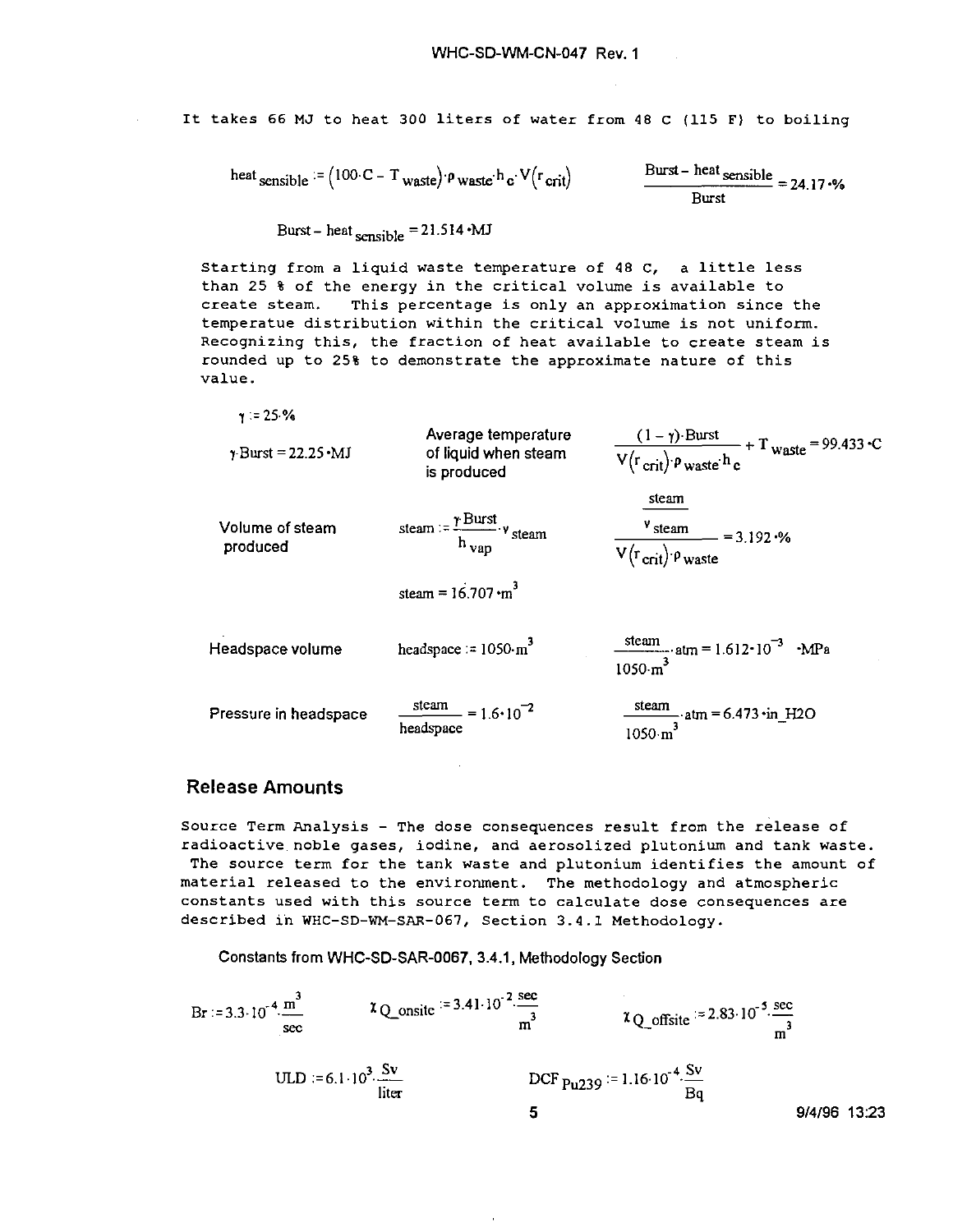To find the quantity of material released into the headspace by the venting steam, the aerosol is assumed to comprise 0.05% of the salt content of the solution that is evaporated (Reg Guide 3.35). The 22 MJ is enough energy to evaporate 9.6 liters of liquid. The salt content of the waste is assumed to be equivalent to 10 g Pu added to each liter of DST liquid. Applying the release fraction to the critical volume (300 liters) gives 0.0048 liters of DST waste and 48 mg of Pu released to the tank headspace. This gives concentrations of 4.56 x 10-6 liter DST liquid/m<sup>3</sup> and  $0.046$  mg  $Pu/m<sup>3</sup>$  in the headspace of a full DST.

|                                | "Aerosol should be assumed to comprise<br>0.05% of the salt content of the solution that<br>is evaporated. The ventilation rate and<br>retention time should be considered on an | $evap := \frac{steam}{1}$ .<br>$v$ steam $\rho$ waste                  | pf := 0.05 % $\frac{evap}{V(r_{crit})}$          |
|--------------------------------|----------------------------------------------------------------------------------------------------------------------------------------------------------------------------------|------------------------------------------------------------------------|--------------------------------------------------|
| page 5, Revision 1, July 1979. | individual basis" NRC Regulatory Guide 3.35                                                                                                                                      | $evap = 9.575$ liter                                                   | $pf = 1.596 \cdot 10^{-5}$                       |
| Volume of headspace vented     | equals amount of steam produced                                                                                                                                                  | $vent$ volume $=$ steam                                                | vent $_{volume}$ = 16.707 $\cdot$ m <sup>3</sup> |
| Waste                          | Headspace loading based<br>on a fraction of the critical volume                                                                                                                  | pf volume = $4.788 \cdot 10^{-3}$ · liter                              |                                                  |
|                                | $\text{waste} = \frac{\text{pf} \cdot \text{volume}}{\text{headspace}}$                                                                                                          | waste = 4.56 $\cdot$ 10 <sup>-6</sup> $\cdot \frac{\text{liter}}{m^3}$ |                                                  |
| Plutonium                      | Headspace loading based<br>on a fraction of the critical mass                                                                                                                    | pf volume $10 \frac{\text{gm}}{\text{liter}} = 47.877 \cdot \text{mg}$ |                                                  |
|                                | $Pu := \frac{pf \cdot volume \cdot 10 \cdot \frac{gm}{liter}}{head space}$                                                                                                       | $Pu = 0.046 \cdot \frac{mg}{m^3}$                                      |                                                  |

To find the quantity of material released to the environment, the headspace concentrations are multiplied by the volume of steam  $(16.7 \text{ m}^3)$ vented from the headspace to the atmosphere. This gives  $7.6 \times 10^{-5}$  liters of DST liquid and 0.76 mg of Pu released to the environment.

 $\overline{a}$ 

vent volume = 
$$
16.707 \cdot m^3
$$
  

$$
\frac{p1 \cdot vent \text{ volume}}{\text{headspace}} = 2.539 \cdot 10^{-7}
$$

waste-vent <sub>volume</sub> = 7.618 $\cdot$ 10<sup>-5</sup> ·liter Pu-vent <sub>volume</sub> = 7.618 $\cdot$ 10<sup>-4</sup> ·gm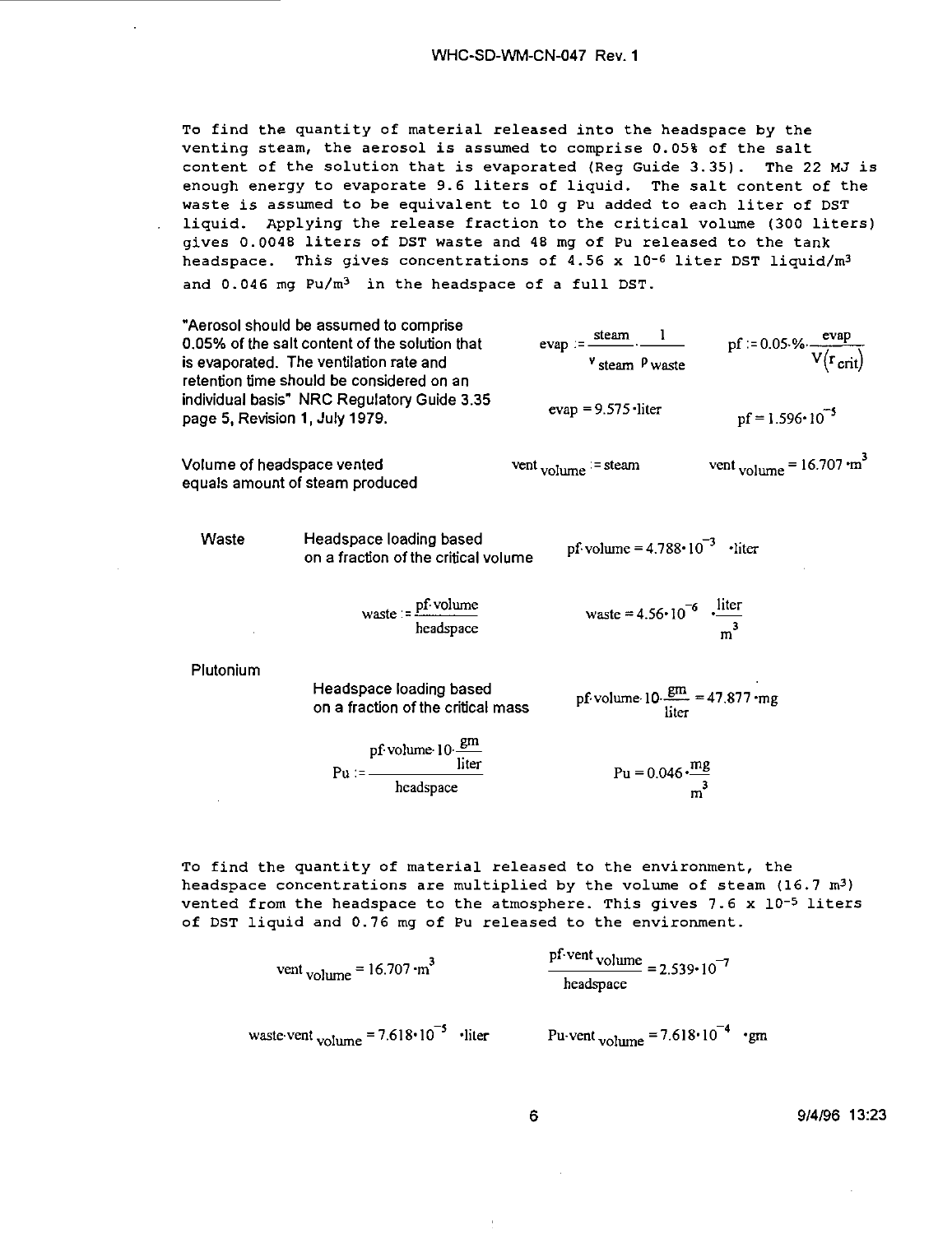#### Radiological Consequences

Consequences from DST liquid

| DST <sub>onsite</sub> = waste vent <sub>volume</sub> ULD $\chi$ <sub>O</sub> onsite Br | DST <sub>onsite</sub> = $5.2 \cdot 10^{-3}$ ·mSv |  |
|----------------------------------------------------------------------------------------|--------------------------------------------------|--|
| DST offsite $\cdot$ = waste vent volume ULD $\chi_{\text{Q}}$ offsite Br               | $DST_{\text{offset}} = 4.3 \cdot 10^{-6}$ •mSv   |  |

**Consequences from PU release**

| Pu onsite $=$ Pu vent volume 6.20 $10^{-2}$ Ci DCF pu239 $\chi$ Q_onsite Br                       | Pu onsite $= 2.3 \text{ mSv}$         |
|---------------------------------------------------------------------------------------------------|---------------------------------------|
| Pu offsite $=$ Pu vent volume 6.20 10 <sup>-2</sup> $\frac{Ci}{gm}$ DCF Pu239 $\chi$ Q_offsite Br | Pu offsite = $1.9 \cdot 10^{-3}$ ·mSv |

The dose consequences from the noble gases and iodine are taken from the inventory described in Regulatory Guide 3.35, Assumptions used for Evaluating the Potential Radiological Consequences of Accidental Nuclear Criticality in Fuel Reprocessing Plant. GENII input files are included as an attachment for the calculation of the consequences for the isotopic releasesa from a 350 MJ (10<sup>19</sup> fissions) criticality.

These results can be used to calculate consequences for this accident by making corrections for the different power levels. Since the consequences are a linear function of the number of fissions, the GENII consequences for the fission gases submersion and inhalation are ratioed by either the power or the number of total fissions  $(2.6 \times 10^{18} \text{ and } 1 \times 10^{19})$  to get consequences for the DST criticality.

| Consequence from Fission gas |             | 89 MJ                              |
|------------------------------|-------------|------------------------------------|
| release (WHC-SD-WM-TI-52)    | power ratio | $\eta$ : = -------------<br>350 MJ |
| based on NRC R.G. 3.35       |             |                                    |

inhalation

| FG_inh $_{onsite}$ = $\eta$ 8.3 rem               | $FG_{\text{in}}$ inh <sub>onsite</sub> = 21 mSv      |
|---------------------------------------------------|------------------------------------------------------|
| FG_inh offsite $:= \eta$ 4.7.10 <sup>-3</sup> rem | FG_inh <sub>offsite</sub> = $1.2 \cdot 10^{-2}$ ·mSv |

submersion

| $FG\_sub$ onsite $=\eta.5.4$ rem                | $FG\_sub$ <sub>onsite</sub> = 14 mSv                 |  |
|-------------------------------------------------|------------------------------------------------------|--|
| FG_sub offsite $= \pi$ 3.6.10 <sup>-3</sup> rem | FG_sub <sub>offsite</sub> = $9.2 \cdot 10^{-3}$ ·mSv |  |

See CalcNote WHC-SD-WM-CN-067 for dose calculations (Huang, CH 1996)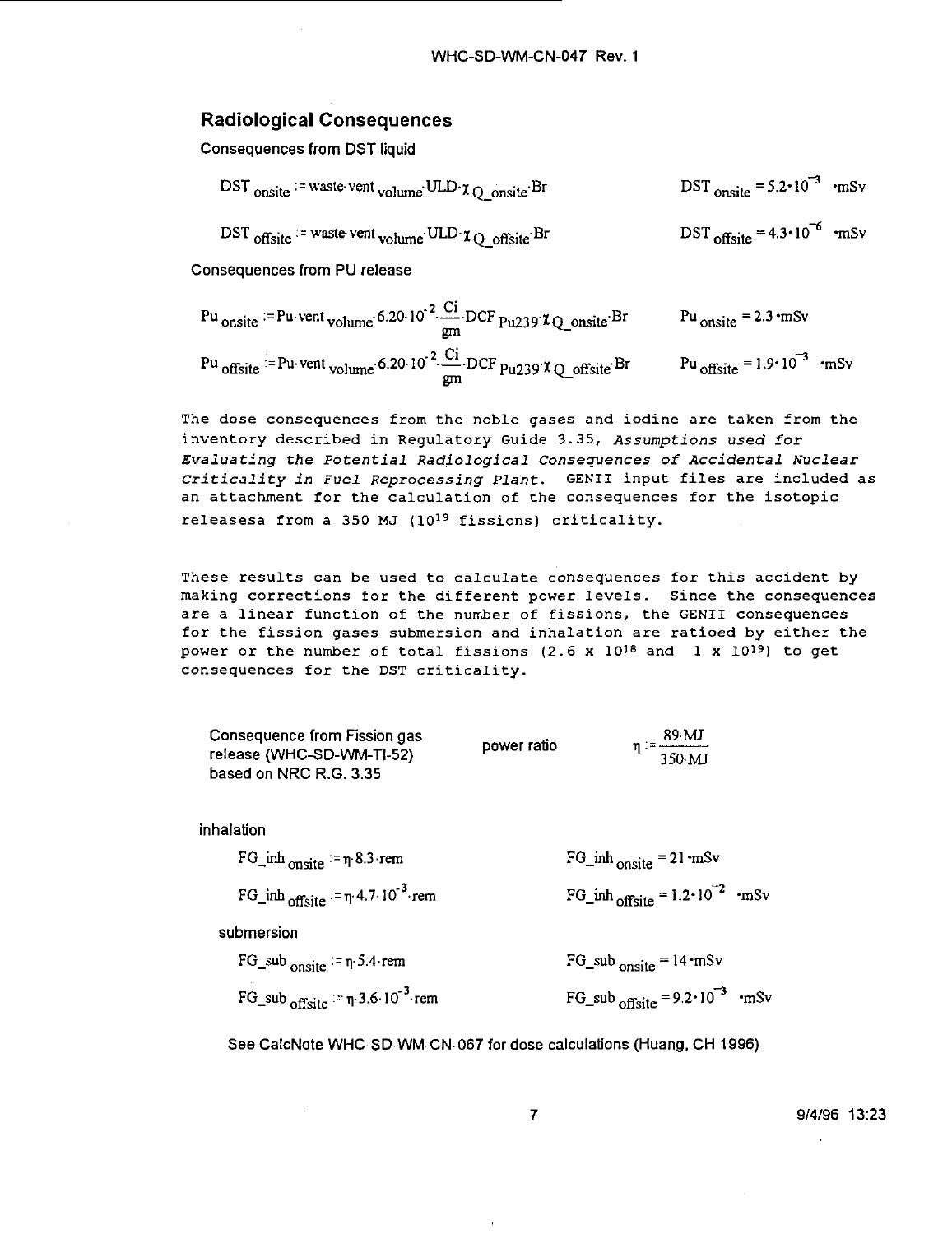| Sum of the Radiological Consequences                                                |                                                     |  |  |
|-------------------------------------------------------------------------------------|-----------------------------------------------------|--|--|
| Onsite                                                                              | Onsite guideline for<br>"extremely unlikely" event  |  |  |
| $FG\_inh_{onsite} + FG\_sub_{onsite} + DST_{onsite} + Pu_{onsite} = 37.1 \cdot mSv$ | $100 \text{ mSv}$                                   |  |  |
| Offsite                                                                             | Offsite guideline for<br>"extremely unlikely" event |  |  |
| $FG\_inh_{offset} + FG\_sub_{offset} + DST_{offset} + Pu_{offset} = 0.023$ mSv      | $40 \text{ mSv}$                                    |  |  |

#### Toxicological Consequences

The toxicological consequences sum-of-the-fractions methodology is described in reference WHC (1996a). Using the previously calculated value of 7.6 x 10<sup>-5</sup> liters of DST liquid released to the environment in a puff release, the calculated onsite and offsite toxicological consequences are:

Sum of the fraction numbers for an 'extremely unlikely" event

SoF<sub>onsite</sub>  $= 6.0 \cdot 10^{1}$  liter<sup>-1</sup> SoF<sub>offsite</sub>  $= 2.5 \cdot 10^{-3}$ -liter<sup>-1</sup>

waste-vent <sub>volume</sub> SoF <sub>onsite</sub> = 4.571  $\cdot$  10<sup>-3</sup> waste-vent <sub>volume</sub> SoF <sub>offsite</sub> = 1.904  $\cdot$  10<sup>-7</sup>

The SoF are normalized such that if the product of the SoF and the release amount is less than 1, the Risk Guidelines are met. Risk guidelines are therefore met for this event.

#### Comparison to Risk Guidelines

Although no credible scenario has been identified for this accident implying a frequency beyond the "extremely unlikely" range (less than 10"<sup>6</sup>) , both the onsite and offsite radiological doses are shown to be acceptable for an accident in the "extremely unlikely" range (frequency of 10"<sup>4</sup> to 10"<sup>6</sup> per year). The toxicological sum-of-fractions are below one for an "extremely unlikely" event, and hence well below the risk evaluation guidelines, for both onsite and offsite receptors.

#### Small tank Criticality Criticality in D-8

For a criticality to occur in a DST in the tank farm from a PFP transfer, there must be a failure to sample and record the transfer and the size of the transfer must also be limited to tens to hundreds of liters. A larger transfer has the potential for criticality occurring in the PFP receiver tank, D-8, D-5, or DCRT, 241-TX-244 before the waste reaches the DST.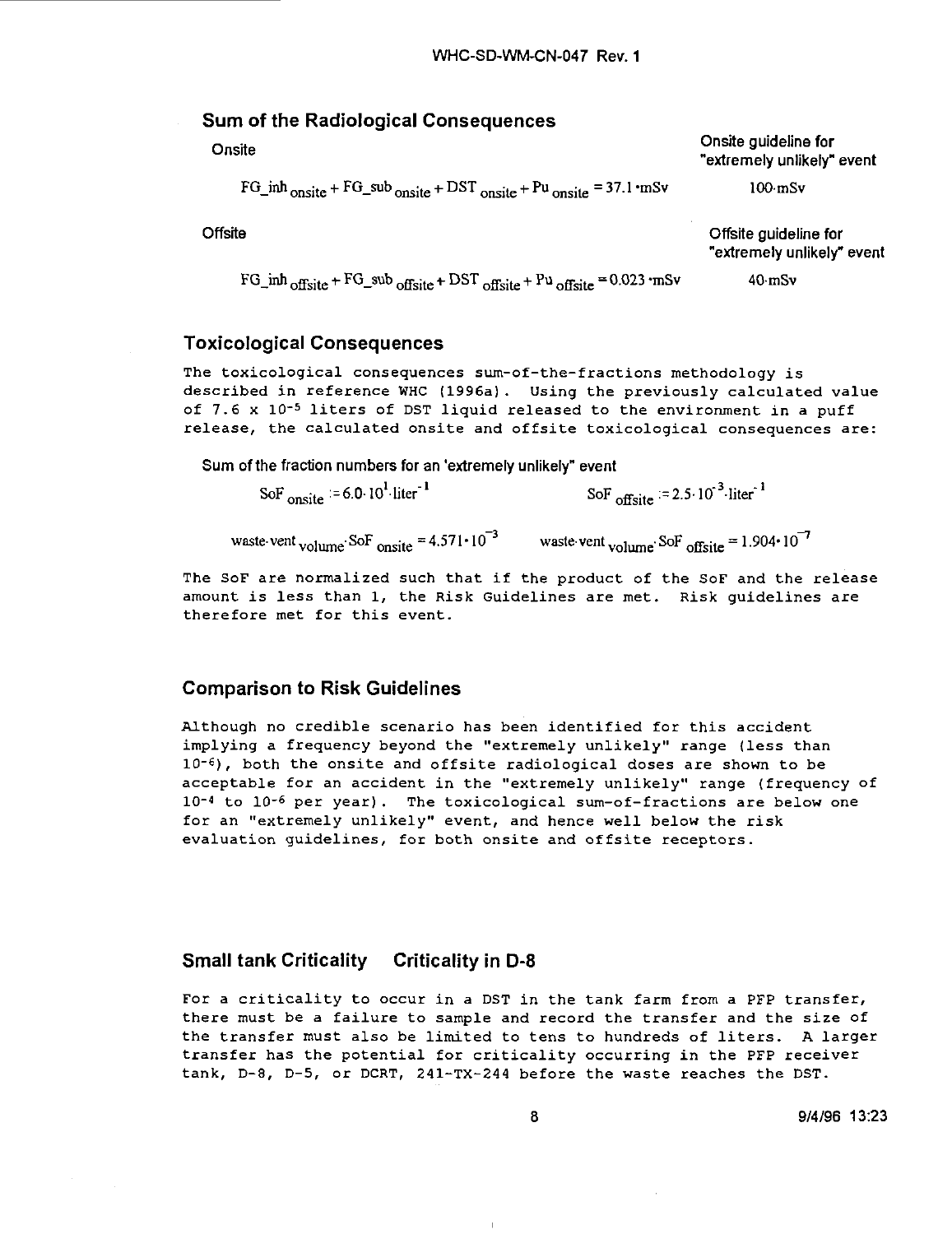For example, tank D-8 has a 3 m diameter. Using an areal density of 240 g/ft<sup>2</sup> , a transfer of more than 1,800 liters of 10 g/L Pu solution has the potential for a criticality in D-8. DCRT 241-TX-244 has larger dimensions and would require a larger transfer.

minimum areal density  $p_{\text{area}} = 240 \frac{\text{gm}}{\text{h}^2}$  Receiver Tank D-8 diameter  $10 \text{ ft} = 3.048 \text{ m}$  $\pi \left(\frac{10 \text{ ft}}{2}\right)^2$   $\rho_{\text{ are al}} = 18.85 \text{ kg}$  $\pi \left(\frac{10 \cdot \text{ft}}{2}\right)^2$   $\rho$  areal.  $=1.885 \cdot 10^3$  · liter 10 gm liter

#### References

- Duderstadt J. J. and L. J. Hamilton, 1976, Nuclear Reactor Analysis, John Wiley and Sons, New York, New York.
- Hetrick, D. L., 1993, computer Models for Predicting the Effects of Criticality Accidents in Solutions, 1993 Topical Meeting on Physics and Methods in Criticality Safety, Nashville, TN, September 19-23, 1993, pp. 80-86.
- Huang, C. H., 1996, GENII: Dose Calculations for Radioactive Liquid Waste Tank Criticality, WHC-SD-WM-CN-067 Rev.0, Westinghouse Hanford Company, Richland, Washington.
- Hetrick, D.L., 1971, Dynamics of Nuclear Reactors, University of Chicago Press, Chicago, Illinois.
- Regulatory Guide 3.35, Assumptions used for Evaluating the Potential Radiological Consequences of Accidental Nuclear Criticality in Plutonium Reprocessing and Fuel Fabrication Plant, July 1979.
- Rogers, CA., 1996, CSER 96-010: Criticality Parameters for Tank waste Evaluation, WHC-SD-SQA-CSA-507, Rev. 0, Westinghouse Hanford Company, Richland, Washington.
- WHC-SD-WM-SARR-037, 1996, Development of Radiological Concentrations and Unit Liter Doses for TWRS FSAR Radiological Consequence Calculations, Rev.0, Westinghouse Hanford Company, Richland, Washington.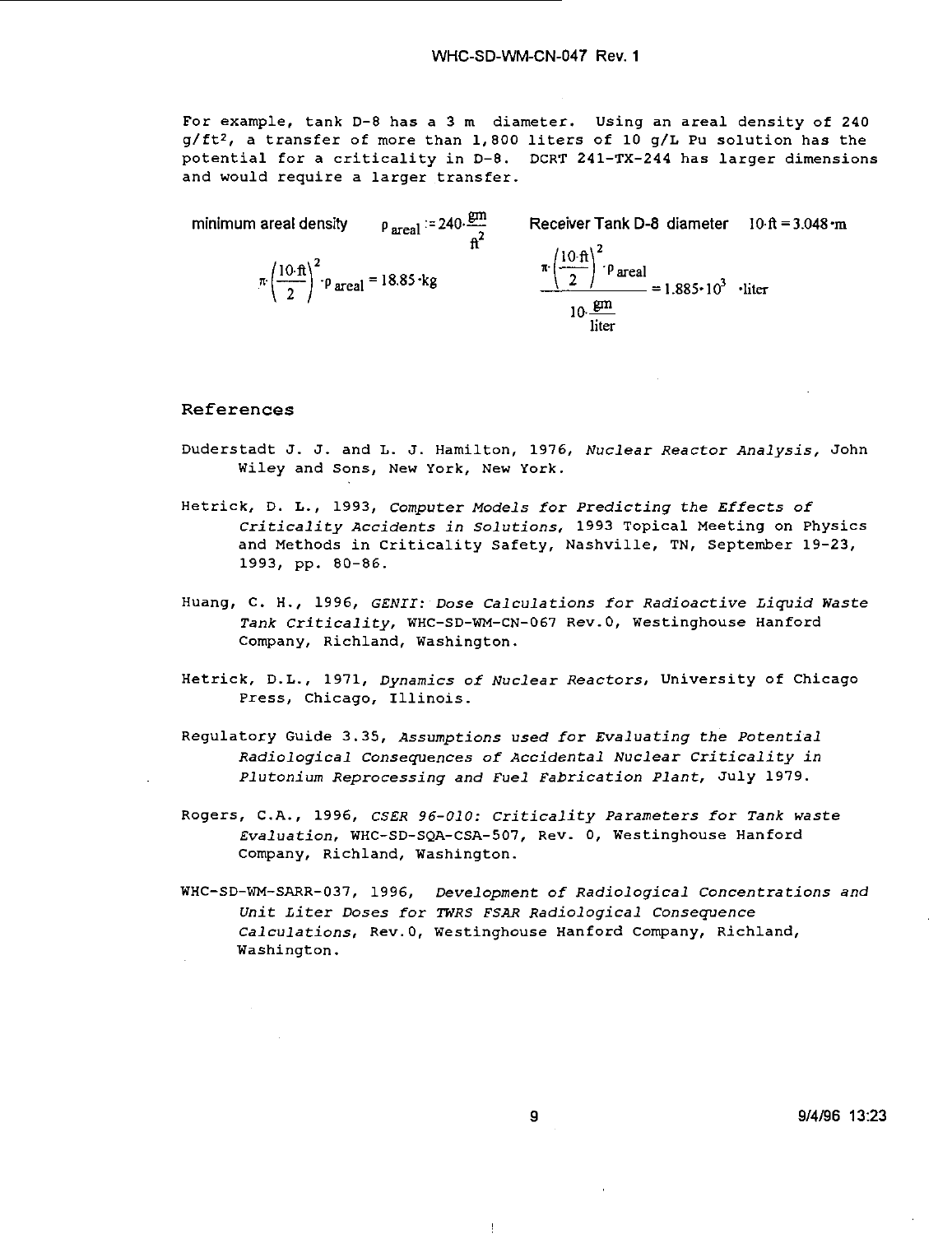# Miscellaneous Constants and Conversions

|                 |                   | $ev = 1.60219 \cdot 10^{-19}$ joule MJ = $10^6$ joule |          | $MPa = 10^{6} Pa$ in $H2O = 1 \frac{gm}{a} g 1 in$<br>cm |                             |
|-----------------|-------------------|-------------------------------------------------------|----------|----------------------------------------------------------|-----------------------------|
|                 | rem= $10^{-2}$ Sv | $Bo = 1$                                              | $Sv = 1$ | fission $\equiv$ 1                                       | $dollar = 1$                |
| $mev = 10^6$ ev | $mSv=10^{-3}$ Sv  | $C \equiv K$                                          | $F = R$  |                                                          | $Ci = 3.7 \cdot 10^{10}$ Bq |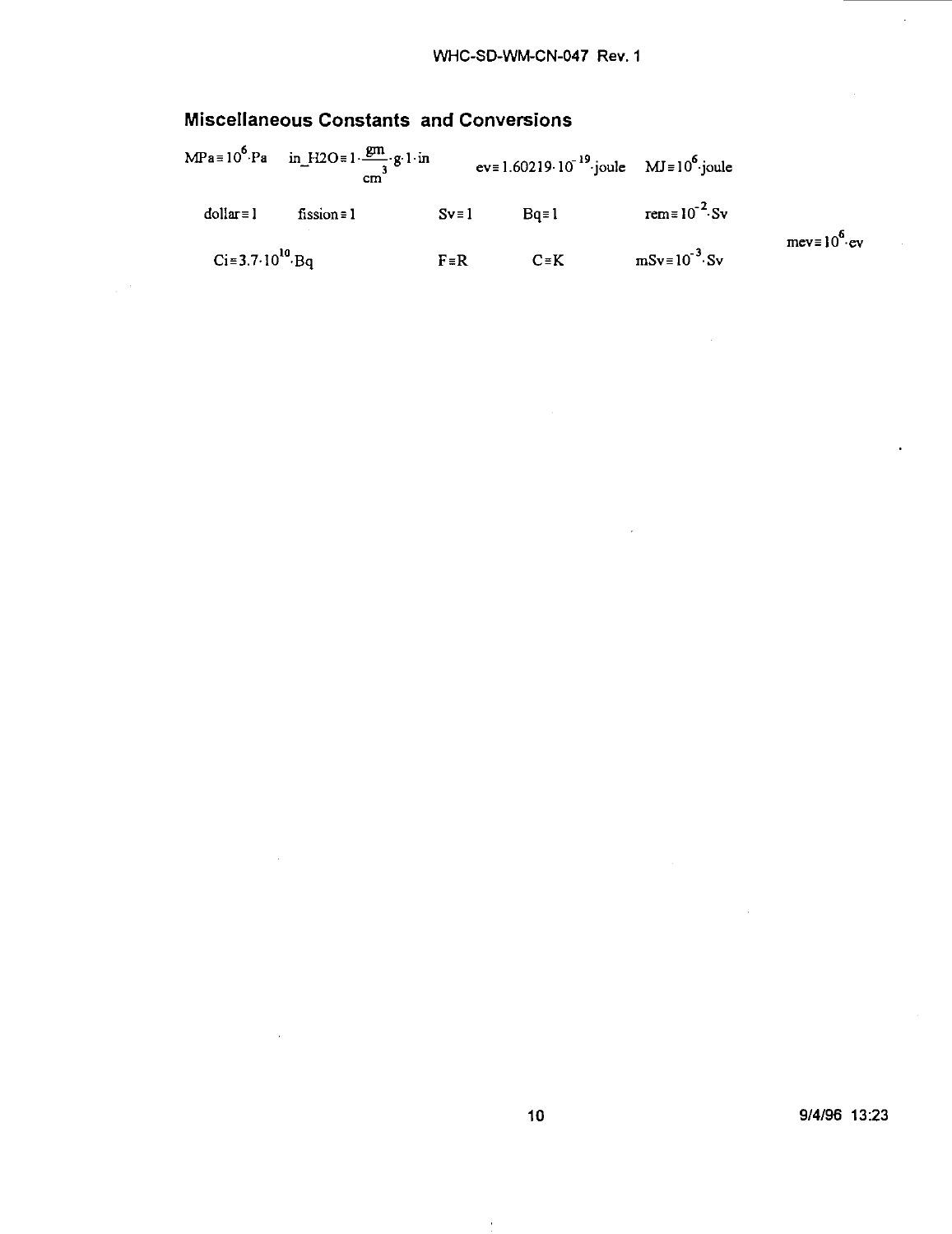# **PEER REVIEW CHECKLIST**

|                                                                                                                                                                                                                                                                                                                                                                        | Document Reviewed: Calculation Notes that Support Accident Scenario and<br>Consequence for Determination of a Waste Tank Criticality |
|------------------------------------------------------------------------------------------------------------------------------------------------------------------------------------------------------------------------------------------------------------------------------------------------------------------------------------------------------------------------|--------------------------------------------------------------------------------------------------------------------------------------|
|                                                                                                                                                                                                                                                                                                                                                                        | WHC-SD-WM-CN-047, Rev 1                                                                                                              |
| Author:                                                                                                                                                                                                                                                                                                                                                                | R. D. Crowe                                                                                                                          |
| Date:                                                                                                                                                                                                                                                                                                                                                                  | September 4, 1996                                                                                                                    |
| cope of Review:                                                                                                                                                                                                                                                                                                                                                        | Radiological Dose and toxic calculations                                                                                             |
|                                                                                                                                                                                                                                                                                                                                                                        |                                                                                                                                      |
| Yes No NA                                                                                                                                                                                                                                                                                                                                                              |                                                                                                                                      |
| $N$ $[$ $]$ $[$ $]$                                                                                                                                                                                                                                                                                                                                                    | Previous reviews complete and cover analysis, up to scope of<br>this review, with no gaps.                                           |
|                                                                                                                                                                                                                                                                                                                                                                        | Problem completely defined.                                                                                                          |
|                                                                                                                                                                                                                                                                                                                                                                        | Accident scenarios developed in a clear and logical manner.                                                                          |
|                                                                                                                                                                                                                                                                                                                                                                        | Necessary assumptions explicitly stated and supported.                                                                               |
|                                                                                                                                                                                                                                                                                                                                                                        | Computer codes and data files documented.                                                                                            |
| $\begin{array}{c} {\mathbb{X}} {\mathbb{C}} {\mathbb{X}} {\mathbb{C}} {\mathbb{H}} \cr {\mathbb{H}} {\mathbb{H}} {\mathbb{H}} {\mathbb{H}} {\mathbb{H}} \cr {\mathbb{H}} {\mathbb{H}} {\mathbb{H}} {\mathbb{H}} {\mathbb{H}} {\mathbb{H}} \cr {\mathbb{H}} {\mathbb{H}} {\mathbb{H}} {\mathbb{H}} {\mathbb{H}} {\mathbb{H}} {\mathbb{H}} {\mathbb{H}} \cr \end{array}$ | Data used in calculations explicitly stated in document.<br>Data checked for consistency with original source information            |
|                                                                                                                                                                                                                                                                                                                                                                        | as applicable.                                                                                                                       |
| $\boxtimes$ i i i                                                                                                                                                                                                                                                                                                                                                      | Mathematical derivations checked including dimensional                                                                               |
|                                                                                                                                                                                                                                                                                                                                                                        | consistency of results.                                                                                                              |
| $\boxtimes$ $\Box$ $\Box$                                                                                                                                                                                                                                                                                                                                              | Models appropriate and used within range of validity or use                                                                          |
| [2] [1]                                                                                                                                                                                                                                                                                                                                                                | outside range of established validity justified.<br>Hand calculations checked for errors. Spreadsheet results                        |
|                                                                                                                                                                                                                                                                                                                                                                        | should be treated exactly the same as hand calculations.                                                                             |
|                                                                                                                                                                                                                                                                                                                                                                        | Software input correct and consistent with document reviewed.                                                                        |
|                                                                                                                                                                                                                                                                                                                                                                        | Software output consistent with input and with results                                                                               |
|                                                                                                                                                                                                                                                                                                                                                                        | reported in document reviewed.                                                                                                       |
|                                                                                                                                                                                                                                                                                                                                                                        | Limits/criteria/guidelines applied to analysis results are                                                                           |
|                                                                                                                                                                                                                                                                                                                                                                        | appropriate and referenced. Limits/criteria/quidelines<br>checked against references.                                                |
|                                                                                                                                                                                                                                                                                                                                                                        | Safety margins consistent with good engineering practices.                                                                           |
|                                                                                                                                                                                                                                                                                                                                                                        | Conclusions consistent with analytical results and applicable                                                                        |
|                                                                                                                                                                                                                                                                                                                                                                        | limits.                                                                                                                              |
| $\bowtie$ [<br>1 [ ]                                                                                                                                                                                                                                                                                                                                                   | Results and conclusions address all points required in the                                                                           |
|                                                                                                                                                                                                                                                                                                                                                                        | problem statement.                                                                                                                   |
| $M$ $[11]$                                                                                                                                                                                                                                                                                                                                                             | Format consistent with appropriate NRC Regulatory Guide or<br>other standards                                                        |
| $[111]$ $\bowtie$                                                                                                                                                                                                                                                                                                                                                      | Review calculations, comments, and/or notes are attached.                                                                            |
| $\bowtie$ [ ] [ ]                                                                                                                                                                                                                                                                                                                                                      | Document approved.                                                                                                                   |
|                                                                                                                                                                                                                                                                                                                                                                        | CVn tem                                                                                                                              |
| J. C. Van Keuren                                                                                                                                                                                                                                                                                                                                                       |                                                                                                                                      |

Reviewer (Printed Name and Signature) and Date

 $\sim$   $\alpha$ 

 $\bar{1}$